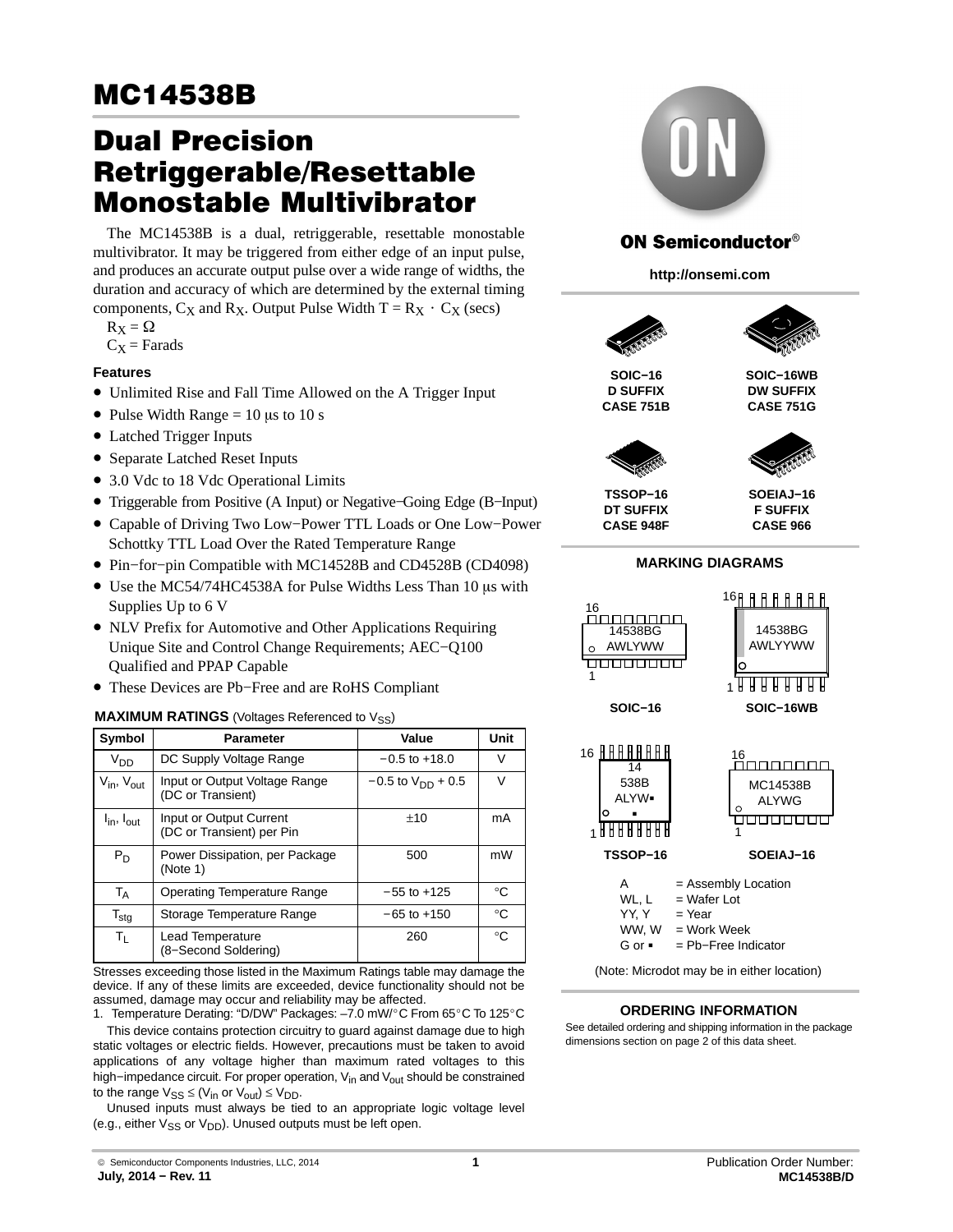### **PIN ASSIGNMENT**

<span id="page-1-0"></span>

| $V_{SS}$ [         |                | 16 | V <sub>DD</sub> |
|--------------------|----------------|----|-----------------|
| $C_X/R_XA$ $\Box$  | $\overline{2}$ | 15 | $V_{SS}$        |
| RESET A [          | 3              | 14 | $C_X/R_XB$      |
| $A_A \downarrow$   | 4              | 13 | <b>RESET B</b>  |
| $\overline{B}_A$ [ | 5              | 12 | $A_{\rm B}$     |
| $Q_A \Box$         | 6              | 11 | $B_R$           |
| $Q_A$ [            | 7              | 10 | Q <sub>R</sub>  |
| $V_{SS}$           | 8              | 9  |                 |

#### **ONE−SHOT SELECTION GUIDE**





### **BLOCK DIAGRAM**





 $R_X$  AND  $C_X$  ARE EXTERNAL COMPONENTS. V<sub>DD</sub> = PIN 16 V<sub>SS</sub> = PIN 8, PIN 1, PIN 15

#### **ORDERING INFORMATION**

| <b>Device</b>   | Package                                             | Shipping <sup>†</sup>    |
|-----------------|-----------------------------------------------------|--------------------------|
| MC14538BDG      | $SOIC-16$<br>(Pb-Free)                              | 48 Units / Rail          |
| NLV14538BDG*    | SOIC-16<br>(Pb-Free)                                | 48 Units / Rail          |
| MC14538BDR2G    | SOIC-16<br>(Pb-Free)                                | 2500 Units / Tape & Reel |
| NLV14538BDR2G*  | SOIC-16<br>(Pb-Free)                                |                          |
| MC14538BDTR2G   | TSSOP-16<br>(Pb-Free)                               | 2500 Units / Tape & Reel |
| NLV14538BDTR2G* | TSSOP-16<br>(Pb-Free)                               | 2500 Units / Tape & Reel |
| MC14538BDWG     | SOIC-16 WB<br>(Pb-Free)                             | 47 Units / Rail          |
| NLV14538BDWG*   | SOIC-16 WB<br>(Pb-Free)                             | 47 Units / Rail          |
| MC14538BDWR2G   | SOIC-16 WB<br>(Pb-Free)                             | 1000 Units / Tape & Reel |
| NLV14538BDWR2G* | SOIC-16 WB<br>1000 Units / Tape & Reel<br>(Pb-Free) |                          |
| MC14538BFG      | SOEIAJ-16<br>(Pb-Free)                              |                          |
| MC14538BFELG    | SOEIAJ-16<br>(Pb-Free)                              | 2000 Units / Tape & Reel |

†For information on tape and reel specifications, including part orientation and tape sizes, please refer to our Tape and Reel Packaging Specifications Brochure, BRD8011/D.

\*NLV Prefix for Automotive and Other Applications Requiring Unique Site and Control Change Requirements; AEC−Q100 Qualified and PPAP Capable.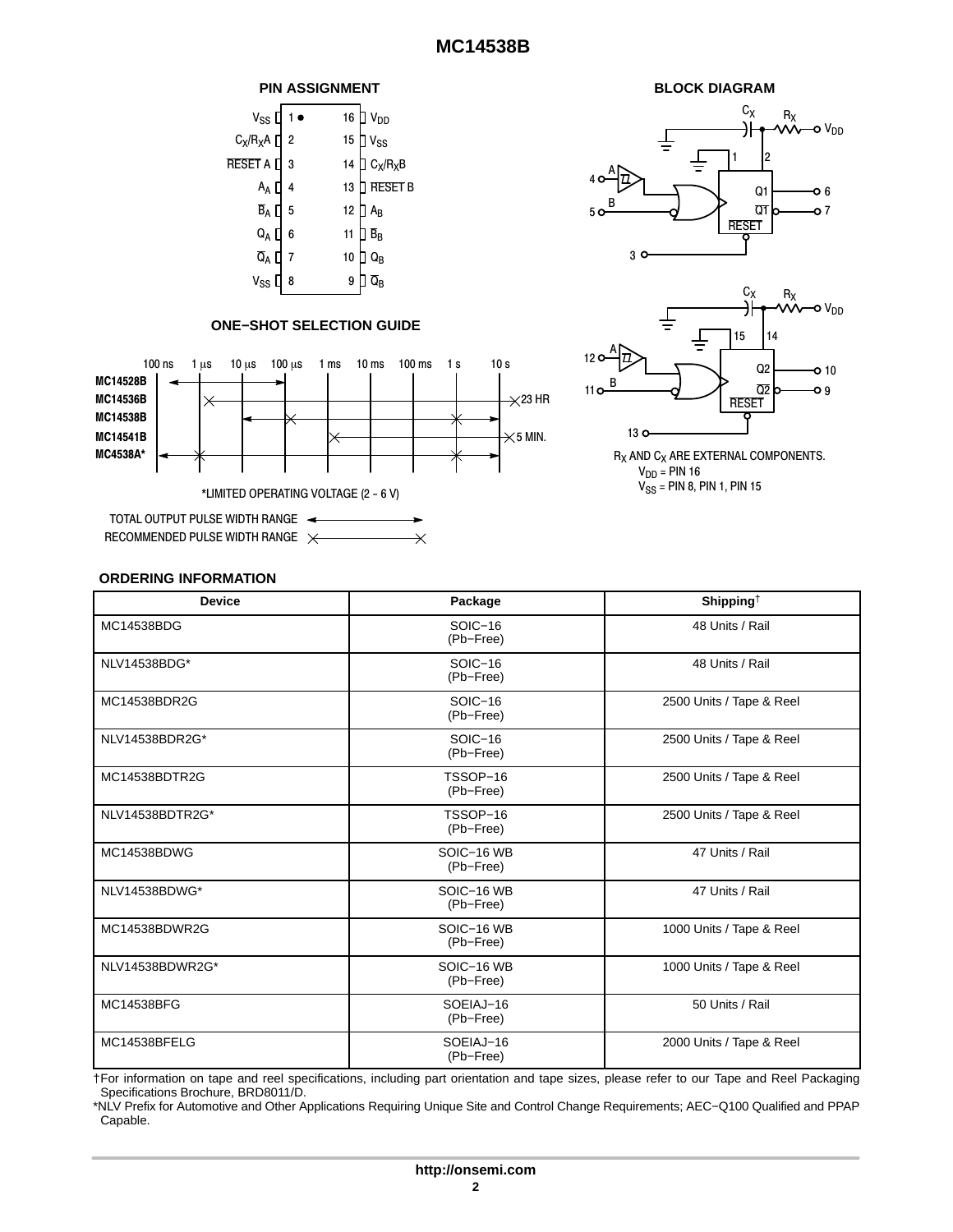#### **ELECTRICAL CHARACTERISTICS** (Voltages Referenced to V<sub>SS</sub>)

|                                                                                                                              |           |                        |                                     | $-55^{\circ}$ C                                                                  |                                                                                  | $25^{\circ}$ C                                                                   |                                                                                                                                                                                                                                                                                                                                                                                                                                                         |                                                                    | 125°C                                                                            |                                                                                  |             |
|------------------------------------------------------------------------------------------------------------------------------|-----------|------------------------|-------------------------------------|----------------------------------------------------------------------------------|----------------------------------------------------------------------------------|----------------------------------------------------------------------------------|---------------------------------------------------------------------------------------------------------------------------------------------------------------------------------------------------------------------------------------------------------------------------------------------------------------------------------------------------------------------------------------------------------------------------------------------------------|--------------------------------------------------------------------|----------------------------------------------------------------------------------|----------------------------------------------------------------------------------|-------------|
| Characteristic                                                                                                               |           | Symbol                 | <b>V<sub>DD</sub></b><br><b>Vdc</b> | Min                                                                              | Max                                                                              | Min                                                                              | Typ<br>(Note 2)                                                                                                                                                                                                                                                                                                                                                                                                                                         | Max                                                                | Min                                                                              | Max                                                                              | Unit        |
| Output Voltage<br>$V_{in} = V_{DD}$ or 0                                                                                     | "0" Level | V <sub>OL</sub>        | 5.0<br>10<br>15                     | $\overline{\phantom{0}}$<br>$\overline{\phantom{0}}$<br>$\overline{\phantom{0}}$ | 0.05<br>0.05<br>0.05                                                             | $\overline{\phantom{0}}$<br>$\overline{\phantom{0}}$<br>$\overline{\phantom{0}}$ | 0<br>0<br>0                                                                                                                                                                                                                                                                                                                                                                                                                                             | 0.05<br>0.05<br>0.05                                               | $\overline{\phantom{0}}$<br>$\overline{\phantom{0}}$<br>$\overline{\phantom{0}}$ | 0.05<br>0.05<br>0.05                                                             | Vdc         |
| $V_{in} = 0$ or $V_{DD}$                                                                                                     | "1" Level | $V_{OH}$               | 5.0<br>10<br>15                     | 4.95<br>9.95<br>14.95                                                            | $\overline{\phantom{0}}$<br>$\qquad \qquad -$<br>$\overline{\phantom{a}}$        | 4.95<br>9.95<br>14.95                                                            | 5.0<br>10<br>15                                                                                                                                                                                                                                                                                                                                                                                                                                         | $\qquad \qquad -$<br>$\qquad \qquad -$<br>$\overline{\phantom{a}}$ | 4.95<br>9.95<br>14.95                                                            | $\overline{\phantom{m}}$<br>$\overline{\phantom{m}}$<br>$\overline{\phantom{a}}$ | Vdc         |
| Input Voltage<br>$(VO = 4.5$ or 0.5 Vdc)<br>$(VO = 9.0$ or 1.0 Vdc)<br>$(VO = 13.5$ or 1.5 Vdc)                              | "0" Level | $V_{IL}$               | 5.0<br>10<br>15                     | $\qquad \qquad -$<br>$\overline{\phantom{0}}$<br>$\overline{\phantom{a}}$        | 1.5<br>3.0<br>4.0                                                                | $\qquad \qquad -$<br>$\overline{\phantom{0}}$<br>$\overline{\phantom{0}}$        | 2.25<br>4.50<br>6.75                                                                                                                                                                                                                                                                                                                                                                                                                                    | 1.5<br>3.0<br>4.0                                                  | -<br>$\overline{\phantom{0}}$<br>$\overline{\phantom{0}}$                        | 1.5<br>3.0<br>4.0                                                                | Vdc         |
| $(VO = 0.5$ or 4.5 Vdc)<br>$(VO = 1.0$ or 9.0 Vdc)<br>$(VO = 1.5$ or 13.5 Vdc)                                               | "1" Level | V <sub>IH</sub>        | 5.0<br>10<br>15                     | 3.5<br>7.0<br>11                                                                 | $\qquad \qquad -$<br>$\qquad \qquad -$<br>$\overline{\phantom{0}}$               | 3.5<br>7.0<br>11                                                                 | 2.75<br>5.50<br>8.25                                                                                                                                                                                                                                                                                                                                                                                                                                    | $\qquad \qquad -$<br>$\overline{\phantom{0}}$<br>$\qquad \qquad -$ | 3.5<br>7.0<br>11                                                                 | $\overline{\phantom{m}}$<br>$\overline{\phantom{m}}$<br>$\overline{\phantom{0}}$ | Vdc         |
| <b>Output Drive Current</b><br>$(V_{OH} = 2.5$ Vdc)<br>$(V_{OH} = 4.6$ Vdc)<br>$(V_{OH} = 9.5$ Vdc)<br>$(V_{OH} = 13.5$ Vdc) | Source    | Iон                    | 5.0<br>5.0<br>10<br>15              | $-3.0$<br>$-0.64$<br>$-1.6$<br>$-4.2$                                            | $\qquad \qquad -$<br>$\overline{\phantom{0}}$<br>$\qquad \qquad -$               | $-2.4$<br>$-0.51$<br>$-1.3$<br>$-3.4$                                            | $-4.2$<br>$-0.88$<br>$-2.25$<br>$-8.8$                                                                                                                                                                                                                                                                                                                                                                                                                  | $\qquad \qquad -$<br>$\qquad \qquad -$<br>$\overline{\phantom{a}}$ | $-1.7$<br>$-0.36$<br>$-0.9$<br>$-2.4$                                            | $\overline{\phantom{0}}$<br>$\qquad \qquad -$<br>$\overline{\phantom{a}}$        | mAdc        |
| $(V_{\Omega I} = 0.4$ Vdc)<br>$(V_{OL} = 0.5$ Vdc)<br>$(V_{OL} = 1.5$ Vdc)                                                   | Sink      | Io∟                    | 5.0<br>10<br>15                     | 0.64<br>1.6<br>4.2                                                               | $\overline{\phantom{0}}$<br>$\overline{\phantom{0}}$<br>$\overline{\phantom{0}}$ | 0.51<br>1.3<br>3.4                                                               | 0.88<br>2.25<br>8.8                                                                                                                                                                                                                                                                                                                                                                                                                                     | $\equiv$<br>$\overline{\phantom{0}}$<br>$\equiv$                   | 0.36<br>0.9<br>2.4                                                               | $\overline{\phantom{a}}$<br>$\qquad \qquad -$<br>$\equiv$                        | mAdc        |
| Input Current, Pin 2 or 14                                                                                                   |           | $I_{in}$               | 15                                  | $\qquad \qquad -$                                                                | ±0.05                                                                            | $\qquad \qquad -$                                                                | ±0.00001                                                                                                                                                                                                                                                                                                                                                                                                                                                | ±0.05                                                              | $\overline{\phantom{0}}$                                                         | ±0.5                                                                             | uAdc        |
| Input Current, Other Inputs                                                                                                  |           | $I_{in}$               | 15                                  | $\overline{\phantom{0}}$                                                         | ±0.1                                                                             | $\overline{\phantom{0}}$                                                         | ±0.00001                                                                                                                                                                                                                                                                                                                                                                                                                                                | $\pm 0.1$                                                          | $\overline{\phantom{0}}$                                                         | ±1.0                                                                             | uAdc        |
| Input Capacitance, Pin 2 or 14                                                                                               |           | $C_{in}$               | $\equiv$                            | $\overline{\phantom{a}}$                                                         | $\equiv$                                                                         | $\equiv$                                                                         | 25                                                                                                                                                                                                                                                                                                                                                                                                                                                      | $\equiv$                                                           | $\overline{\phantom{0}}$                                                         | $\overline{\phantom{0}}$                                                         | pF          |
| Input Capacitance, Other Inputs<br>$(V_{in} = 0)$                                                                            |           | $C_{in}$               |                                     |                                                                                  |                                                                                  | $\overline{\phantom{0}}$                                                         | 5.0                                                                                                                                                                                                                                                                                                                                                                                                                                                     | 7.5                                                                | $\overline{a}$                                                                   |                                                                                  | pF          |
| Quiescent Current<br>(Per Package)<br>$Q = Low$ , $\overline{Q} = High$                                                      |           | <b>I</b> <sub>DD</sub> | 5.0<br>10<br>15                     | $\qquad \qquad -$<br>$\qquad \qquad -$<br>$\overline{\phantom{0}}$               | 5.0<br>10<br>20                                                                  | $\qquad \qquad -$<br>-<br>$\overline{\phantom{0}}$                               | 0.005<br>0.010<br>0.015                                                                                                                                                                                                                                                                                                                                                                                                                                 | 5.0<br>10<br>20                                                    | $\overline{a}$<br>$\overline{\phantom{0}}$                                       | 150<br>300<br>600                                                                | uAdc        |
| Quiescent Current, Active State<br>(Both) (Per Package)<br>$Q = High, \overline{Q} = Low$                                    |           | l <sub>DD</sub>        | 5.0<br>10<br>15                     | $\qquad \qquad -$<br>$\qquad \qquad -$<br>$\overline{\phantom{m}}$               | 2.0<br>2.0<br>2.0                                                                | $\overline{\phantom{0}}$<br>$\qquad \qquad -$<br>$\qquad \qquad -$               | 0.04<br>0.08<br>0.13                                                                                                                                                                                                                                                                                                                                                                                                                                    | 0.20<br>0.45<br>0.70                                               | $\overline{\phantom{0}}$<br>$\qquad \qquad -$<br>$\equiv$                        | 2.0<br>2.0<br>2.0                                                                | mAdc        |
| Total Supply Current at an external<br>load capacitance $(C_1)$ and at<br>external timing network $(R_X, C_X)$<br>(Note 3)   |           | I <sub>T</sub>         | 5.0<br>10                           |                                                                                  |                                                                                  |                                                                                  | $I_T = (3.5 \times 10^{-2})$ R <sub>X</sub> C <sub>X</sub> f + 4C <sub>X</sub> f + 1 x 10 <sup>-5</sup> C <sub>L</sub> f<br>$I_T = (8.0 \times 10^{-2})$ $R_X C_X f + 9C_X f + 2 \times 10^{-5}$ C <sub>1</sub> f<br>$I_T = (1.25 \times 10^{-1})$ $R_X C_X f + 12C_X f + 3 \times 10^{-5} C_1 f$<br>where: $I_T$ in $\mu A$ (one monostable switching only),<br>$C_X$ in $\mu$ F, $C_1$ in pF, $R_X$ in k ohms, and<br>f in Hz is the input frequency. |                                                                    |                                                                                  |                                                                                  | <b>µAdc</b> |

Product parametric performance is indicated in the Electrical Characteristics for the listed test conditions, unless otherwise noted. Product performance may not be indicated by the Electrical Characteristics if operated under different conditions.

2. Data labelled "Typ" is not to be used for design purposes but is intended as an indication of the IC's potential performance.

2. Data labelled Typ 13 not to be used for design purposes but is lifted.<br>3. The formulas given are for the typical characteristics only at 25°C.

| <b>OPERATING CONDITIONS</b>        |    |                          |     |   |                      |    |
|------------------------------------|----|--------------------------|-----|---|----------------------|----|
| <b>External Timing Resistance</b>  | σ١ | $\overline{\phantom{0}}$ | 5.0 | - | (Note 4)             | kΩ |
| <b>External Timing Capacitance</b> | ∽∧ | $\overline{\phantom{0}}$ |     | - | No Limit<br>(Note 5) | u۲ |
|                                    |    |                          |     |   |                      |    |

4. The maximum usable resistance  $R_X$  is a function of the leakage of the capacitor  $C_X$ , leakage of the MC14538B, and leakage due to board layout and surface resistance. Susceptibility to externally induced noise signals may occur for  $\mathsf{R}_\mathsf{X}$  > 1 M $\Omega$ ..

5. If  $C_X > 15 \mu F$ , use discharge protection diode per Fig. 11.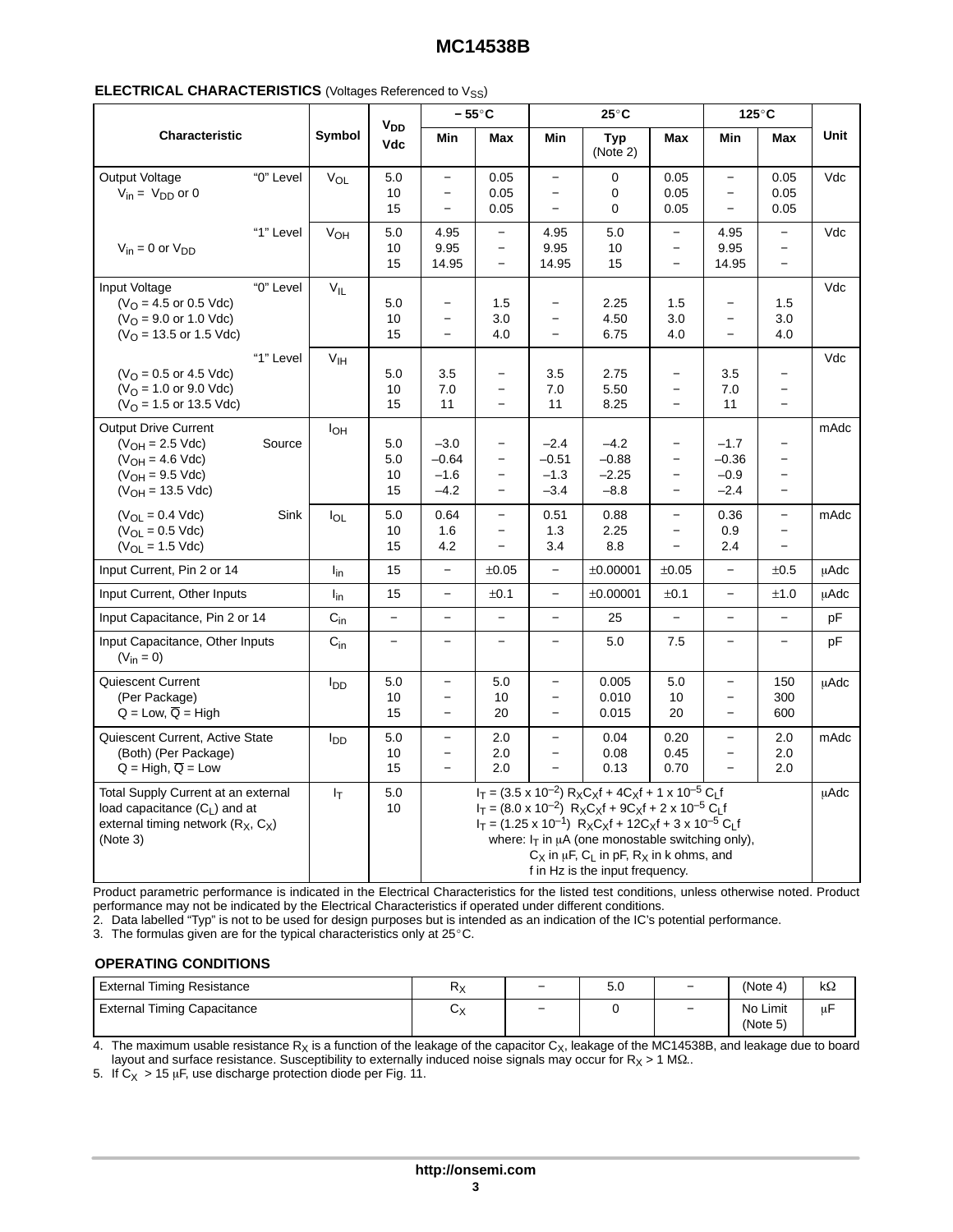### **SWITCHING CHARACTERISTICS** (Note 6)  $(C_L = 50 \text{ pF}, T_A = 25^{\circ}\text{C})$

|                                                                                                                                                                                                                                                                       |                                        |                                     |                                                                                  | <b>All Types</b>                                     |                                      |      |  |
|-----------------------------------------------------------------------------------------------------------------------------------------------------------------------------------------------------------------------------------------------------------------------|----------------------------------------|-------------------------------------|----------------------------------------------------------------------------------|------------------------------------------------------|--------------------------------------|------|--|
| Characteristic                                                                                                                                                                                                                                                        | Symbol                                 | <b>V<sub>DD</sub></b><br><b>Vdc</b> | Min                                                                              | Typ<br>(Note 7)                                      | Max                                  | Unit |  |
| <b>Output Rise Time</b><br>$t_{TLH}$ = (1.35 ns/pF) C <sub>L</sub> + 33 ns<br>$t_{\text{TLH}} = (0.60 \text{ ns/pF}) C_{\text{L}} + 20 \text{ ns}$<br>$t_{TLH} = (0.40 \text{ ns/pF}) C_L + 20 \text{ ns}$                                                            | t <sub>TLH</sub>                       | 5.0<br>10<br>15                     |                                                                                  | 100<br>50<br>40                                      | 200<br>100<br>80                     | ns   |  |
| <b>Output Fall Time</b><br>$t_{THL}$ = (1.35 ns/pF) $C_L$ + 33 ns<br>$t_{\text{THL}} = (0.60 \text{ ns/pF}) C_{\text{L}} + 20 \text{ ns}$<br>$t_{THL} = (0.40 \text{ ns/pF}) C_L + 20 \text{ ns}$                                                                     | t <sub>THL</sub>                       | 5.0<br>10<br>15                     | $\equiv$                                                                         | 100<br>50<br>40                                      | 200<br>100<br>80                     | ns   |  |
| Propagation Delay Time<br>A or B to Q or $\overline{Q}$<br>t <sub>PLH</sub> , t <sub>PHL</sub> = (0.90 ns/pF) $C_L$ + 255 ns<br>t <sub>PLH</sub> , t <sub>PHL</sub> = (0.36 ns/pF) $C_L$ + 132 ns<br>t <sub>PLH</sub> , t <sub>PHL</sub> = (0.26 ns/pF) $C_L$ + 87 ns | t <sub>PLH</sub> ,<br>t <sub>PHL</sub> | 5.0<br>10<br>15                     | $\overline{\phantom{0}}$<br>$\equiv$                                             | 300<br>150<br>100                                    | 600<br>300<br>220                    | ns   |  |
| Reset to Q or $\overline{Q}$<br>t <sub>PLH</sub> , t <sub>PHL</sub> = (0.90 ns/pF) $C_L$ + 205 ns<br>t <sub>PLH</sub> , t <sub>PHL</sub> = (0.36 ns/pF) $C_L$ + 107 ns<br>t <sub>PLH</sub> , t <sub>PHL</sub> = (0.26 ns/pF) $C_L$ + 82 ns                            |                                        | 5.0<br>10<br>15                     | $\equiv$                                                                         | 250<br>125<br>95                                     | 500<br>250<br>190                    | ns   |  |
| Input Rise and Fall Times<br>Reset                                                                                                                                                                                                                                    | $t_p$ , $t_f$                          | 5<br>10<br>15                       | $\overline{\phantom{0}}$<br>$\overline{\phantom{0}}$<br>$\overline{\phantom{0}}$ | $\overline{\phantom{0}}$<br>$\overline{\phantom{0}}$ | 15<br>5<br>4                         | μs   |  |
| <b>B</b> Input                                                                                                                                                                                                                                                        |                                        | 5<br>10<br>15                       | $\overline{\phantom{0}}$                                                         | 300<br>1.2<br>0.4                                    | 1.0<br>0.1<br>0.05                   | ms   |  |
| A Input                                                                                                                                                                                                                                                               |                                        | 5<br>10<br>15                       |                                                                                  | No Limit                                             |                                      |      |  |
| Input Pulse Width<br>A, B, or Reset                                                                                                                                                                                                                                   | t <sub>WH</sub> ,<br>t <sub>WL</sub>   | 5.0<br>10<br>15                     | 170<br>90<br>80                                                                  | 85<br>45<br>40                                       | $\overline{\phantom{a}}$<br>$\equiv$ | ns   |  |
| <b>Retrigger Time</b>                                                                                                                                                                                                                                                 | $t_{rr}$                               | 5.0<br>10<br>15                     | 0<br>$\mathbf 0$<br>0                                                            | $\overline{\phantom{0}}$<br>$\overline{\phantom{a}}$ | $\overline{\phantom{0}}$             | ns   |  |
| Output Pulse Width $\sim$ Q or $\overline{Q}$<br>Refer to Figures 8 and 9                                                                                                                                                                                             | $\top$                                 |                                     |                                                                                  |                                                      |                                      | μS   |  |
| $C_X = 0.002 \mu F$ , $R_X = 100 \kappa \Omega$                                                                                                                                                                                                                       |                                        | 5.0<br>10<br>15                     | 198<br>200<br>202                                                                | 210<br>212<br>214                                    | 230<br>232<br>234                    |      |  |
| $C_X = 0.1 \mu F$ , $R_X = 100 \kappa \Omega$                                                                                                                                                                                                                         |                                        | 5.0<br>10<br>15                     | 9.3<br>9.4<br>9.5                                                                | 9.86<br>10<br>10.14                                  | 10.5<br>10.6<br>10.7                 | ms   |  |
| $C_X = 10 \mu F$ , $R_X = 100 \kappa \Omega$                                                                                                                                                                                                                          |                                        | 5.0<br>10<br>15                     | 0.91<br>0.92<br>0.93                                                             | 0.965<br>0.98<br>0.99                                | 1.03<br>1.04<br>1.06                 | s    |  |
| Pulse Width Match between circuits in<br>the same package.<br>$C_X$ = 0.1 μF, R <sub>X</sub> = 100 kΩ                                                                                                                                                                 | 100<br>$[(T_1 - T_2)/T_1]$             | $5.0\,$<br>10<br>15                 | $\qquad \qquad -$<br>$\qquad \qquad -$<br>$\qquad \qquad -$                      | ±1.0<br>±1.0<br>$\pm 1.0$                            | ±5.0<br>±5.0<br>±5.0                 | $\%$ |  |

1.<br>6. The formulas given are for the typical characteristics only at 25°C.

7. Data labelled "Typ" is not to be used for design purposes but is intended as an indication of the IC's potential performance.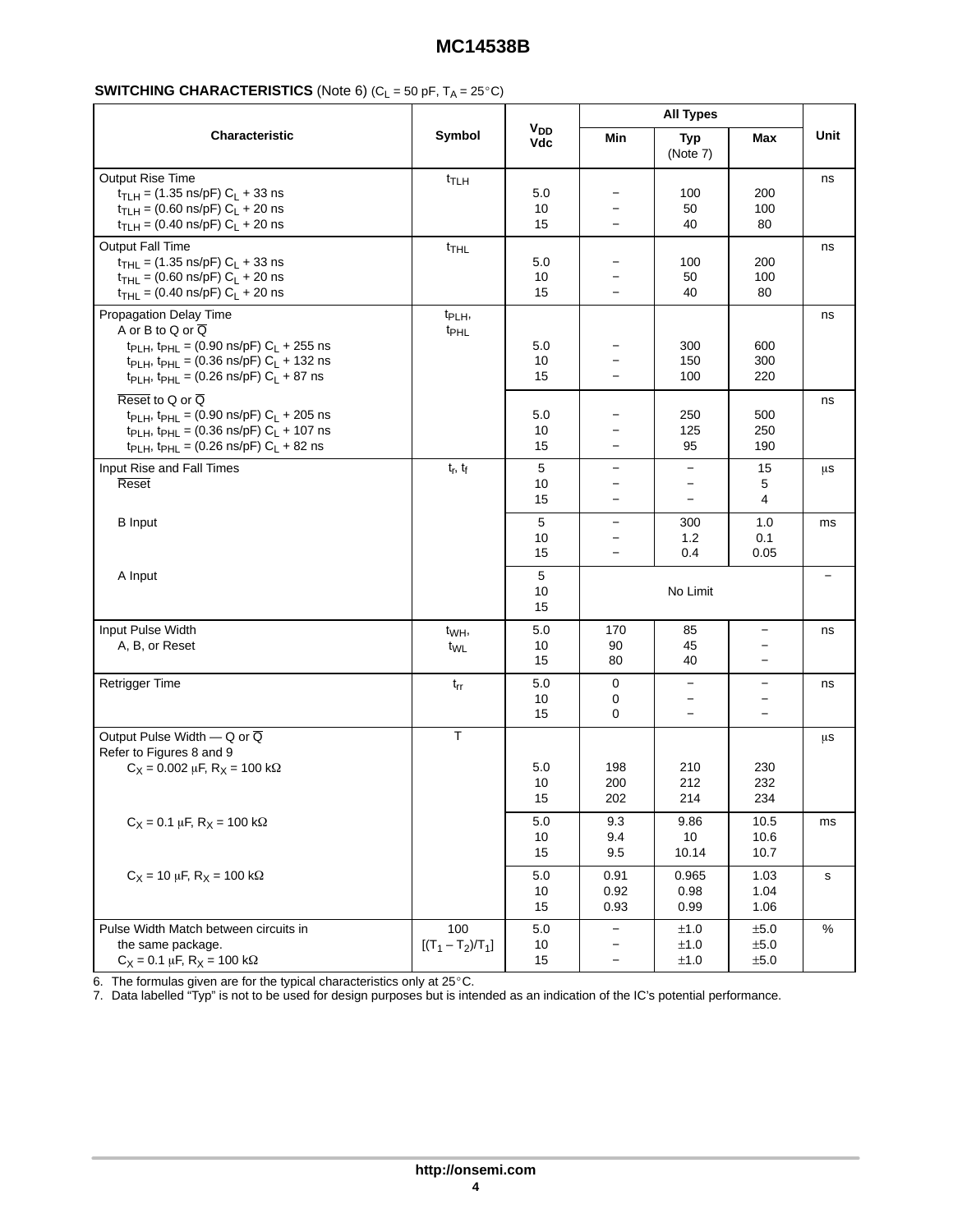







**Figure 2. Power Dissipation Test Circuit and Waveforms**



**Figure 3. Switching Test Circuit**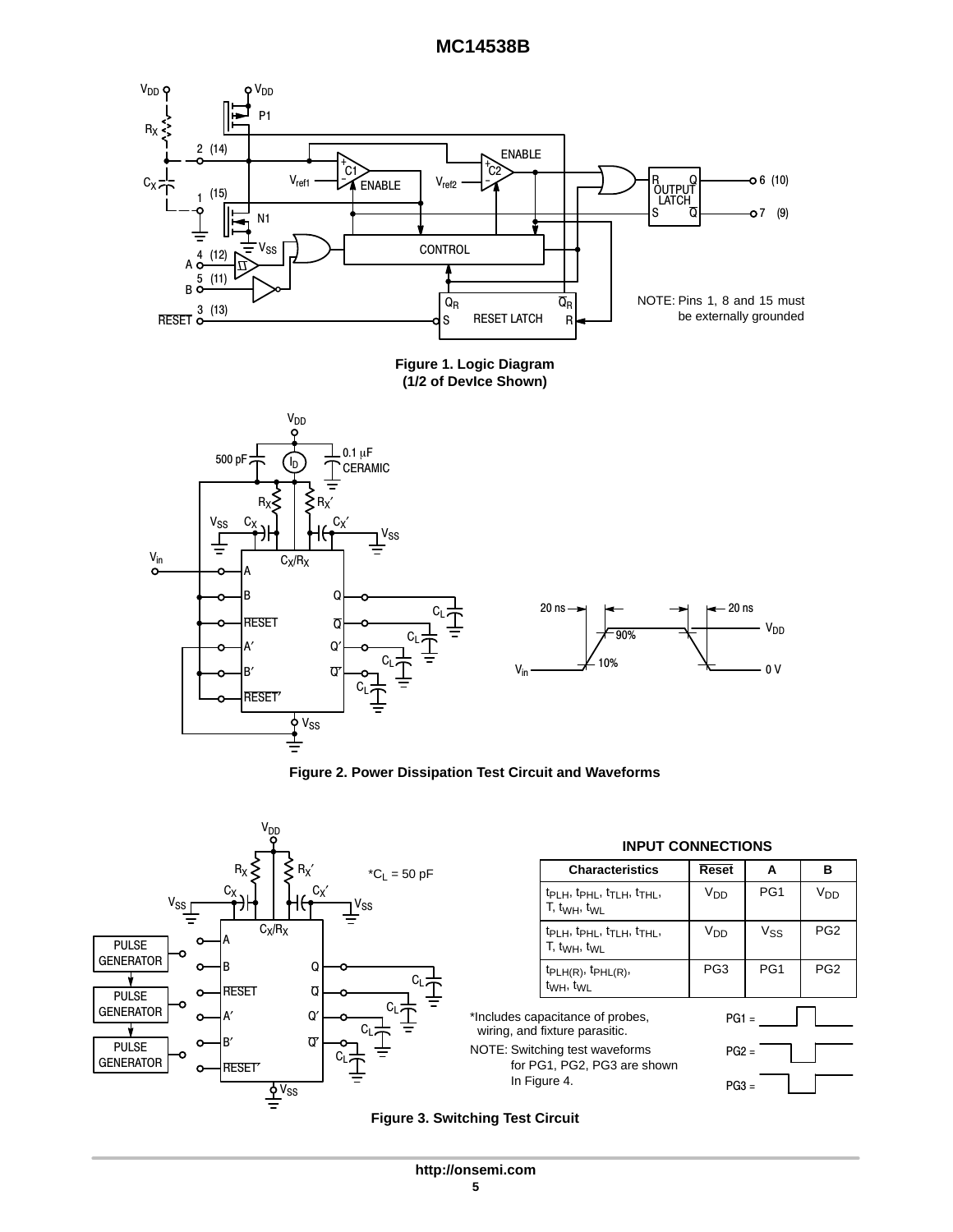

**Figure 4. Switching Test Waveforms**



**Figure 5. Typical Normalized Distribution of Units for Output Pulse Width**







**Figure 6. Typical Pulse Width Variation as a Function of Supply Voltage V<sub>DD</sub>** 

#### **FUNCTION TABLE**

|              | <b>Inputs</b> | <b>Outputs</b> |                                |               |  |
|--------------|---------------|----------------|--------------------------------|---------------|--|
| <b>Reset</b> | А             | в              | Q                              | O             |  |
| н<br>н       |               | н              |                                |               |  |
| н<br>Н       |               |                | Not Triggered<br>Not Triggered |               |  |
| н<br>н       |               | L, H,          | Not Triggered<br>Not Triggered |               |  |
|              | x<br>х        | x              |                                | Not Triggered |  |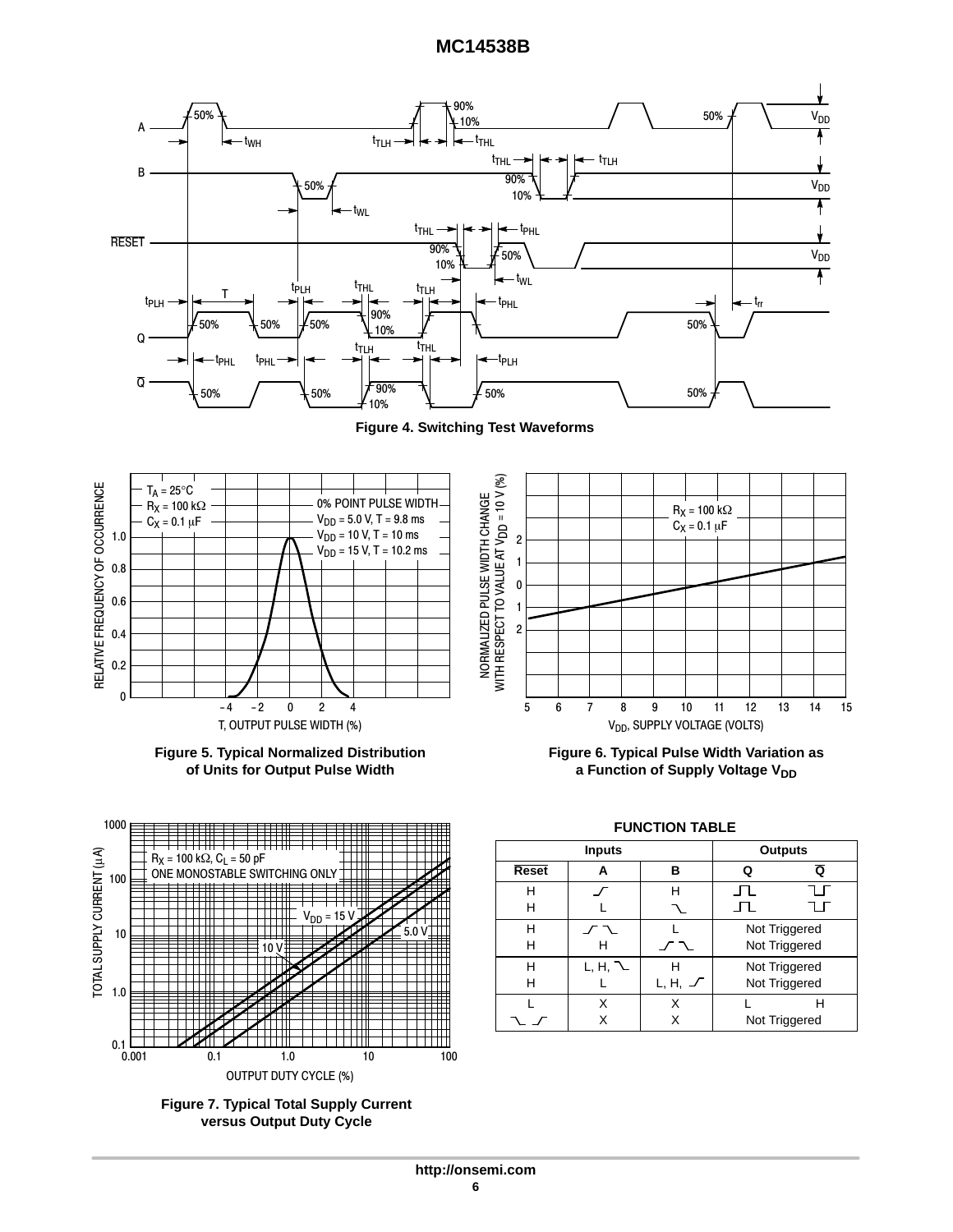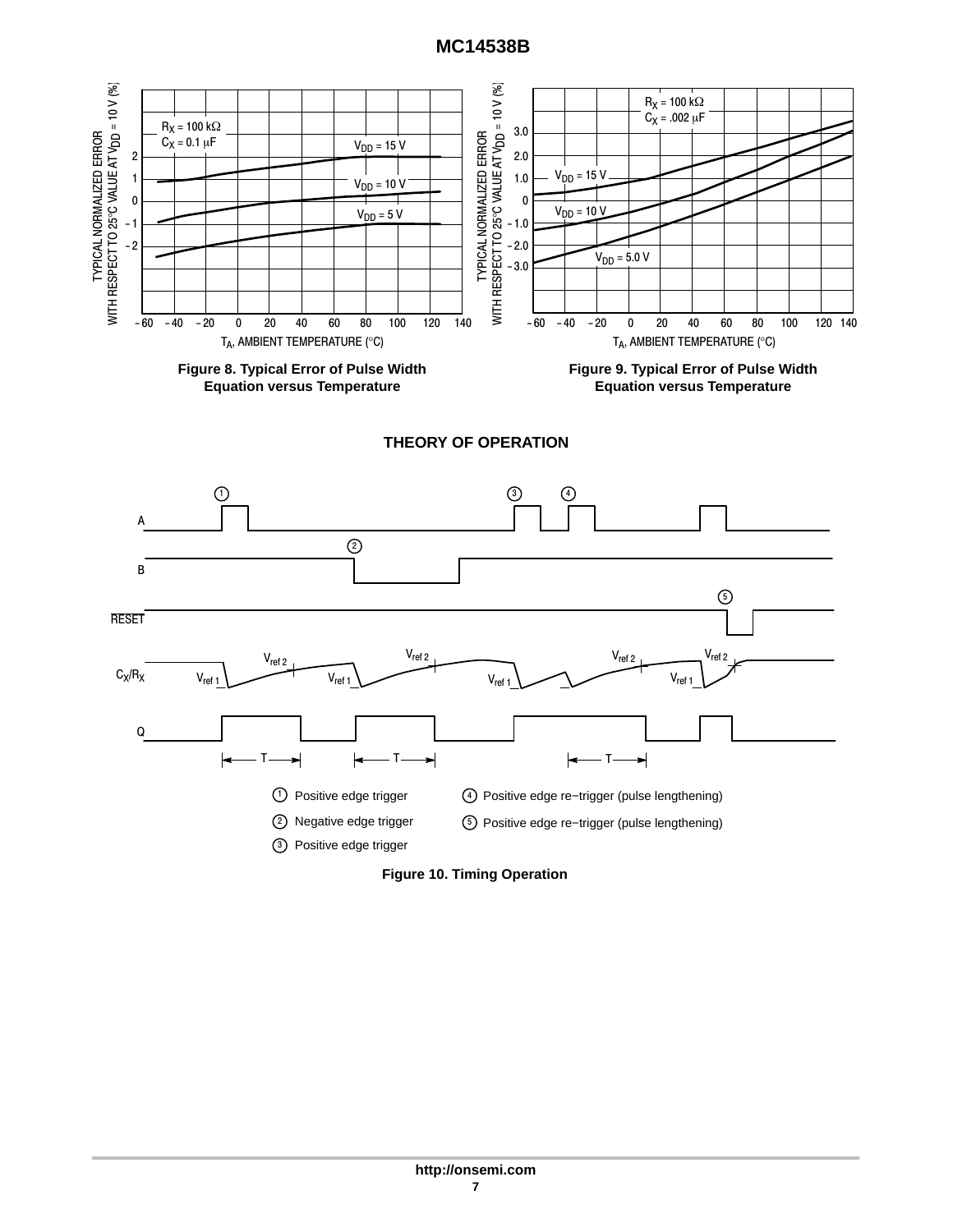#### **TRIGGER OPERATION**

The block diagram of the MC14538B is shown in Figure 1, with circuit operation following.

As shown in Figure 1 and 10, before an input trigger occurs, the monostable is in the quiescent state with the Q output low, and the timing capacitor  $C_X$  completely charged to  $V_{DD}$ . When the trigger input A goes from  $V_{SS}$  to  $V_{DD}$ (while inputs B and Reset are held to  $V_{DD}$ ) a valid trigger is recognized, which turns on comparator C1 and N−channel transistor N1 ➀. At the same time the output latch is set. With transistor N1 on, the capacitor  $C_X$  rapidly discharges toward  $V_{SS}$  until  $V_{ref1}$  is reached. At this point the output of comparator C1 changes state and transistor N1 turns off. Comparator C1 then turns off while at the same time comparator C2 turns on. With transistor N1 off, the capacitor  $C_X$  begins to charge through the timing resistor,  $R_X$ , toward  $V_{DD}$ . When the voltage across  $C_X$  equals  $V_{ref 2}$ , comparator C2 changes state, causing the output latch to reset (Q goes low) while at the same time disabling comparator C2  $\oslash$ . This ends at the timing cycle with the monostable in the quiescent state, waiting for the next trigger.

In the quiescent state,  $C_X$  is fully charged to  $V_{DD}$  causing the current through resistor  $R_X$  to be zero. Both comparators are "off" with total device current due only to reverse junction leakages. An added feature of the MC14538B is that the output latch is set via the input trigger without regard to the capacitor voltage. Thus, propagation delay from trigger to Q is independent of the value of  $C_X$ ,  $R_X$ , or the duty cycle of the input waveform.

#### **RETRIGGER OPERATION**

The MC14538B is retriggered if a valid trigger occurs  $\circled{3}$ followed by another valid trigger  $\Phi$  before the Q output has returned to the quiescent (zero) state. Any retrigger, after the timing node voltage at pin 2 or 14 has begun to rise from  $V_{ref 1}$ , but has not yet reached  $V_{ref 2}$ , will cause an increase in output pulse width T. When a valid retrigger is initiated  $\Phi$ , the voltage at C<sub>X</sub>/R<sub>X</sub> will again drop to V<sub>ref 1</sub> before progressing along the RC charging curve toward  $V_{DD}$ . The Q output will remain high until time T, after the last valid retrigger.

#### **RESET OPERATION**

The MC14538B may be reset during the generation of the output pulse. In the reset mode of operation, an input pulse on Reset sets the reset latch and causes the capacitor to be fast charged to  $V_{DD}$  by turning on transistor P1  $\circledcirc$ . When the voltage on the capacitor reaches  $V_{ref 2}$ , the reset latch will clear, and will then be ready to accept another pulse. It the Reset input is held low, any trigger inputs that occur will be inhibited and the Q and Q outputs of the output latch will not change. Since the Q output is reset when an input low level is detected on the  $\overline{\text{Reset}}$  input, the output pulse  $T$  can be made significantly shorter than the minimum pulse width specification.

#### **POWER−DOWN CONSIDERATIONS**

Large capacitance values can cause problems due to the large amount of energy stored. When a system containing the MC14538B is powered down, the capacitor voltage may discharge from  $V_{DD}$  through the standard protection diodes at pin 2 or 14. Current through the protection diodes should be limited to 10 mA and therefore the discharge time of the  $V_{DD}$  supply must not be faster than  $(V_{DD})$ . (C)/(10 mA). For example, if  $V_{DD} = 10$  V and  $C_X = 10 \mu F$ , the  $V_{DD}$  supply should discharge no faster than (10 V) x (10  $\mu$ F)/(10 mA) = 10 ms. This is normally not a problem since power supplies are heavily filtered and cannot discharge at this rate.

When a more rapid decrease of  $V_{DD}$  to zero volts occurs, the MC14538B can sustain damage. To avoid this possibility use an external clamping diode,  $D_X$ , connected as shown in Fig. 11.



**Figure 11. Use of a Diode to Limit Power Down Current Surge**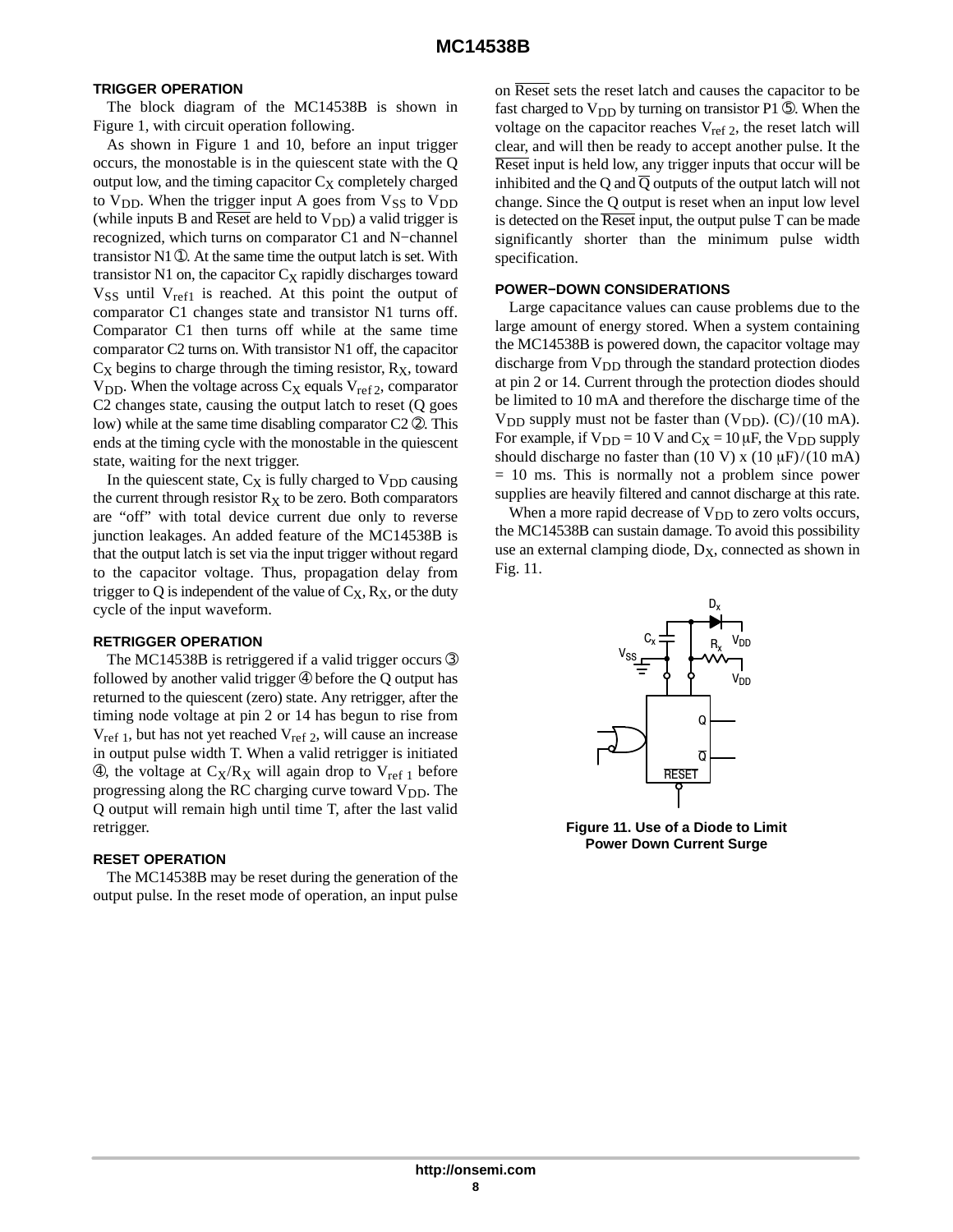### **TYPICAL APPLICATIONS**





**Figure 13. Non−Retriggerable Monostables Circuitry**





**Figure 14. Connection of Unused Sections**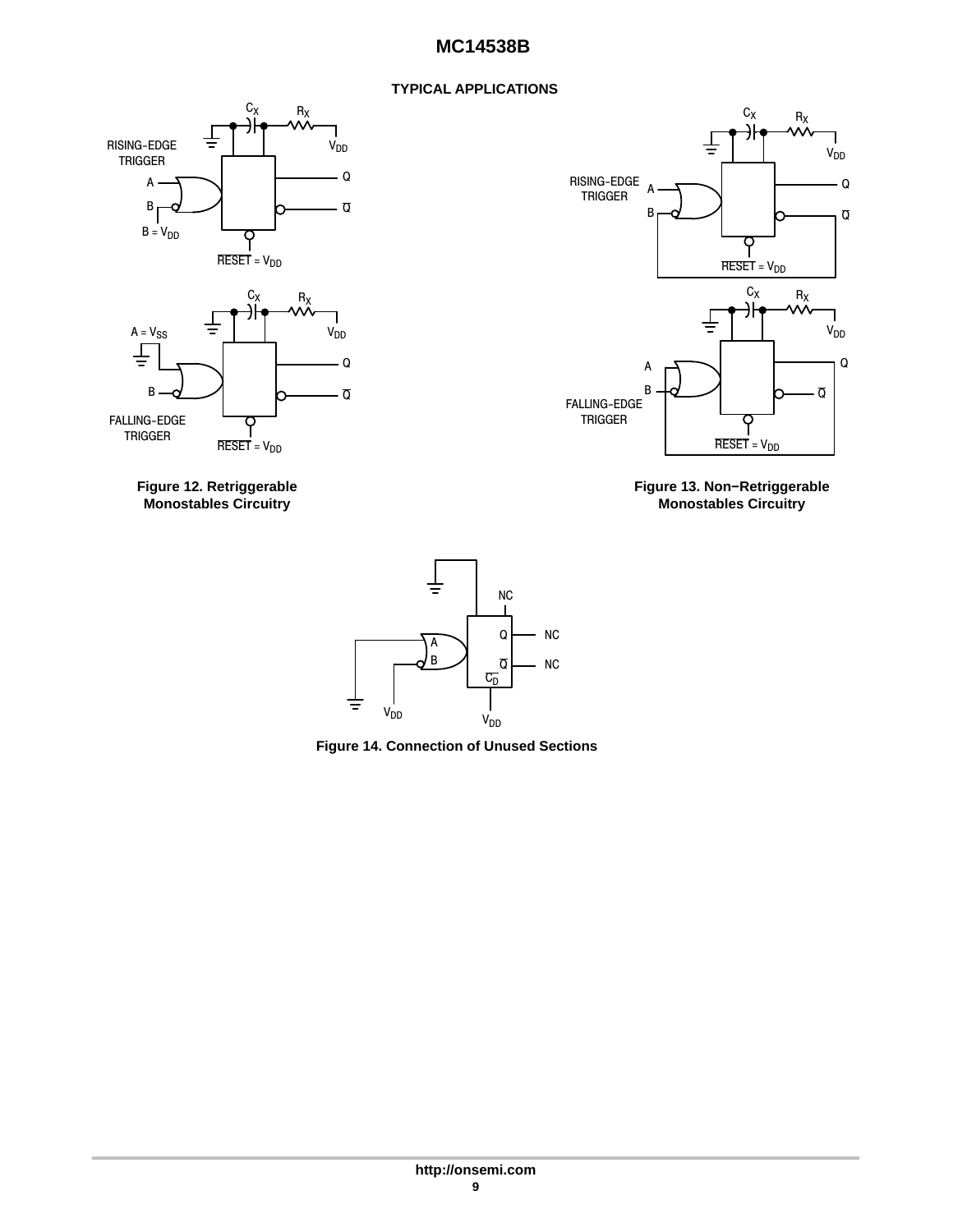### **PACKAGE DIMENSIONS**



16X 0.58

 $\overline{1}$ 

|     |              | <b>MILLIMETERS</b> |             | <b>INCHES</b> |  |
|-----|--------------|--------------------|-------------|---------------|--|
| DIM | MIN          | MAX                | <b>MIN</b>  | MAX           |  |
| A   | 9.80         | 10.00              | 0.386       | 0.393         |  |
| в   | 3.80         | 4.00               | 0.150       | 0.157         |  |
| C   | 1.35         | 1.75               | 0.054       | 0.068         |  |
| D   | 0.35         | 0.49               | 0.014       | 0.019         |  |
| F   | 0.40         | 1.25               | 0.016       | 0.049         |  |
| G   |              | 1.27 BSC           |             | 0.050 BSC     |  |
| J   | 0.19         | 0.25               | 0.008       | 0.009         |  |
| K   | 0.10         | 0.25               | 0.004       | 0.009         |  |
| М   | $\circ$<br>0 | $7^\circ$          | $0^{\circ}$ | $7^\circ$     |  |
| P   | 5.80         | 6.20               | 0.229       | 0.244         |  |
| R   | 0.25         | 0.50               | 0.010       | 0.019         |  |

 $-1.27$ 

PITCH

DIMENSIONS: MILLIMETERS

Ŧ

8 9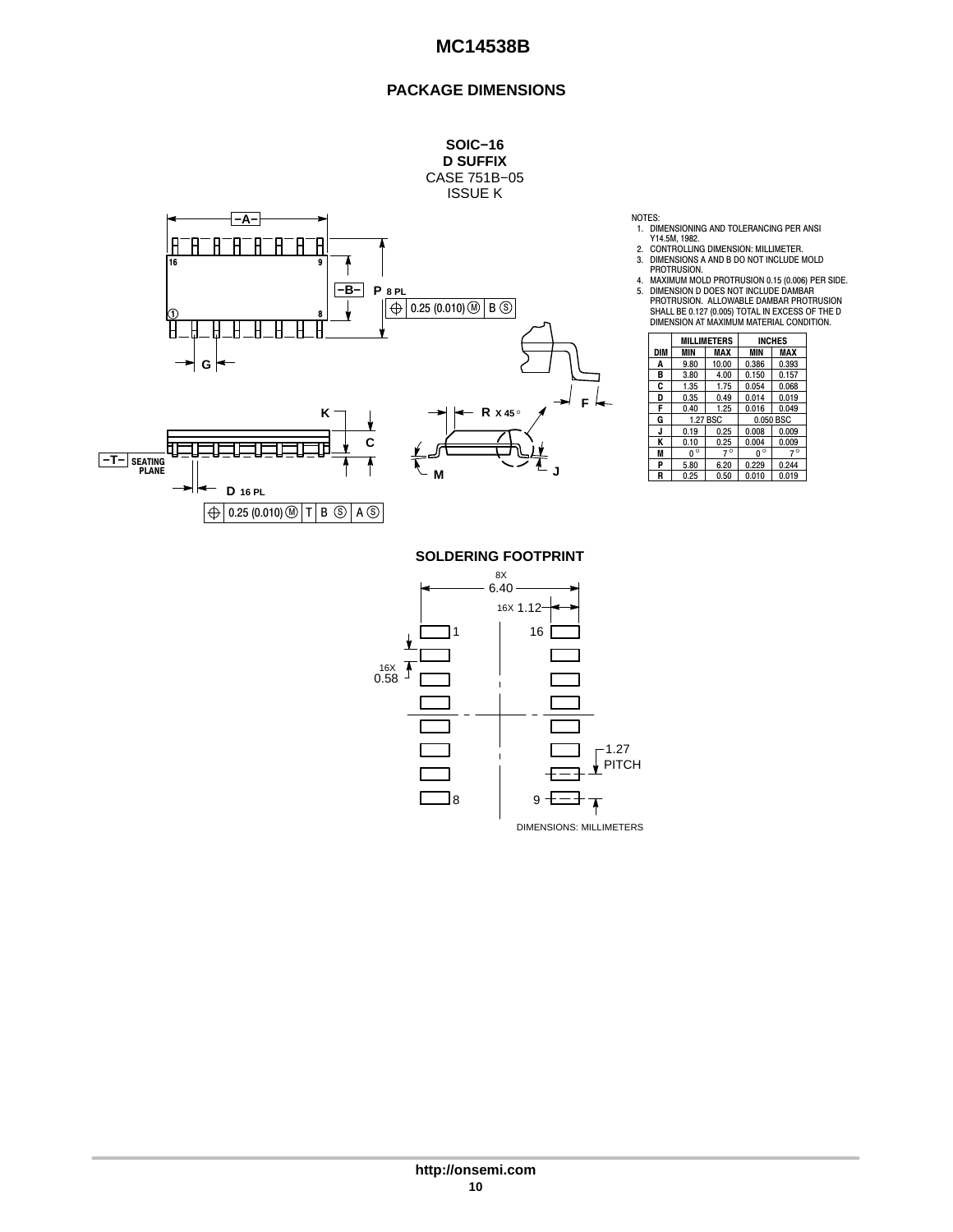### **PACKAGE DIMENSIONS**

**SOIC−16 WB DW SUFFIX** CASE 751G−03 ISSUE D



- 
- 
- 0<br>
1. DIMENSIONS ARE IN MILLIMETERS.<br>
1. DIMENSIONS ARE IN MILLIMETERS.<br>
2. INTERPRET DIMENSIONS AND TOLERANCES<br>
PER ASME Y14.5M, 1994.<br>
3. DIMENSIONS DANDE DO NOT INLCUDE<br>
MOLD PROTRUSION.<br>
4. MAXIMUM MOLD PROTRUSION 0.15

|            | <b>MILLIMETERS</b> |            |  |  |  |
|------------|--------------------|------------|--|--|--|
| <b>DIM</b> | MIN                | <b>MAX</b> |  |  |  |
|            | 2.35               | 2.65       |  |  |  |
| A1         | 0.10               | 0.25       |  |  |  |
| R          | 0.35               | 0.49       |  |  |  |
| С          | 0.23               | 0.32       |  |  |  |
| D          | 10.15              | 10.45      |  |  |  |
| E          | 7.40               | 7.60       |  |  |  |
| ė          |                    | 1.27 BSC   |  |  |  |
| н          | 10.05              | 10.55      |  |  |  |
| h          | 0.25               | 0.75       |  |  |  |
|            | 0.50               | 0.90       |  |  |  |
|            | $\circ$            |            |  |  |  |

**SOLDERING FOOTPRINT**16X  $0.58 \rightarrow$  $\blacktriangleright$ 11.00 1  $16X$ <br>1.62  $\overline{\phantom{a}}$   $\rightarrow$   $\overline{\phantom{a}}$  1.27 PITCH DIMENSIONS: MILLIMETERS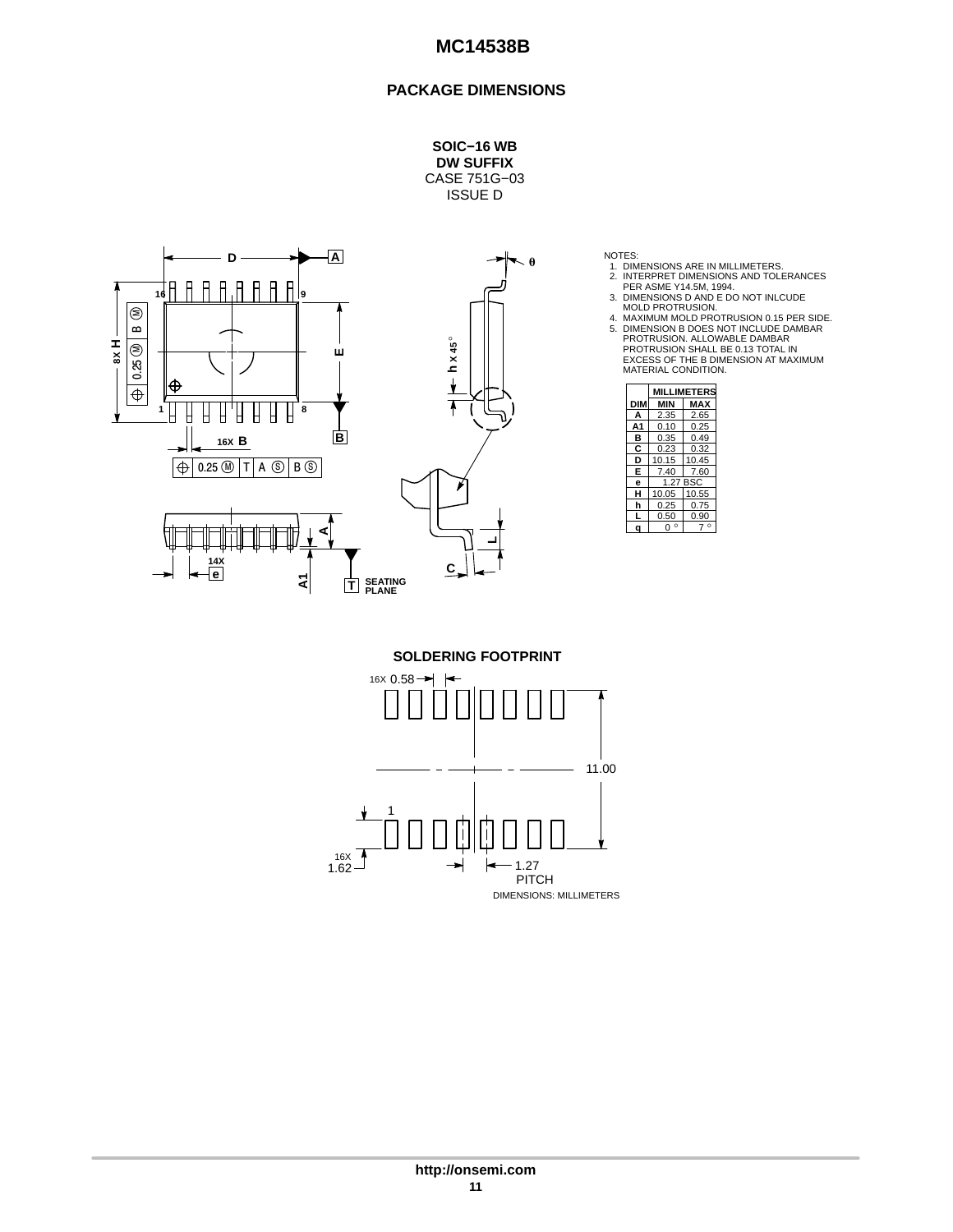### **PACKAGE DIMENSIONS**





**G**

**SEATING PLANE −T−**

**D**

 $\blacksquare$ ran de la construction de la construction de la construction de la construction de la construction de la constr ÇÇÇ NOTES:<br>1. DIMENSIONING AND TOLERANCING PER<br>ANSI Y14.5M, 1982.<br>2. CONTROLLING DIMENSION: MILLIMETER.<br>3. DIMENSION A DOES NOT INCLUDE MOLD<br>FLASH OR GATE BURRS SHALL NOT<br>MOLD FLASH OR GATE BURRS SHALL NOT EXCEED 0.15 (0.006) PER SIDE.<br>4. DIMENSION B DOES NOT INCLUDE<br>INTERLEAD FLASH OR PROTRUSION.<br>INTERLEAD FLASH OR PROTRUSION SHALL<br>NOT EXCEED 0.25 (0.010) PER SIDE.<br>5. DIMENSION K DOES NOT INCLUDE DAMBAR PROTRUSION. ALLOWABLE DAMBAR PROTRUSION SHALL BE 0.08

(0.003) TOTAL IN EXCESS OF THE K DIMENSION AT MAXIMUM MATERIAL CONDITION. 6. TERMINAL NUMBERS ARE SHOWN FOR

REFERENCE ONLY. 7. DIMENSION A AND B ARE TO BE DETERMINED AT DATUM PLANE −W−.

|     |              | <b>MILLIMETERS</b>     |       | <b>INCHES</b> |
|-----|--------------|------------------------|-------|---------------|
| DIM | <b>MIN</b>   | <b>MAX</b>             | MIN   | <b>MAX</b>    |
| А   | 4.90         | 5.10                   | 0.193 | 0.200         |
| в   | 4.30         | 4.50                   | 0.169 | 0.177         |
| C   |              | 1.20                   |       | 0.047         |
| D   | 0.05         | 0.15                   | 0.002 | 0.006         |
| F   | 0.50         | 0.75                   | 0.020 | 0.030         |
| G   | 0.65 BSC     |                        |       | 0.026 BSC     |
| н   | 0.18         | 0.28                   | 0.007 | 0.011         |
| J   | 0.09         | 0.20                   | 0.004 | 0.008         |
| J1  | 0.09         | 0.16                   | 0.004 | 0.006         |
| ĸ   | 0.19         | 0.30                   | 0.007 | 0.012         |
| K1  | 0.19         | 0.25                   | 0.007 | 0.010         |
|     | 6.40 BSC     |                        |       | 0.252 BSC     |
| м   | $\circ$<br>O | $8^{\overline{\circ}}$ | n     | $\circ$<br>R  |

**SOLDERING FOOTPRINT**

**H**

**DETAIL E**